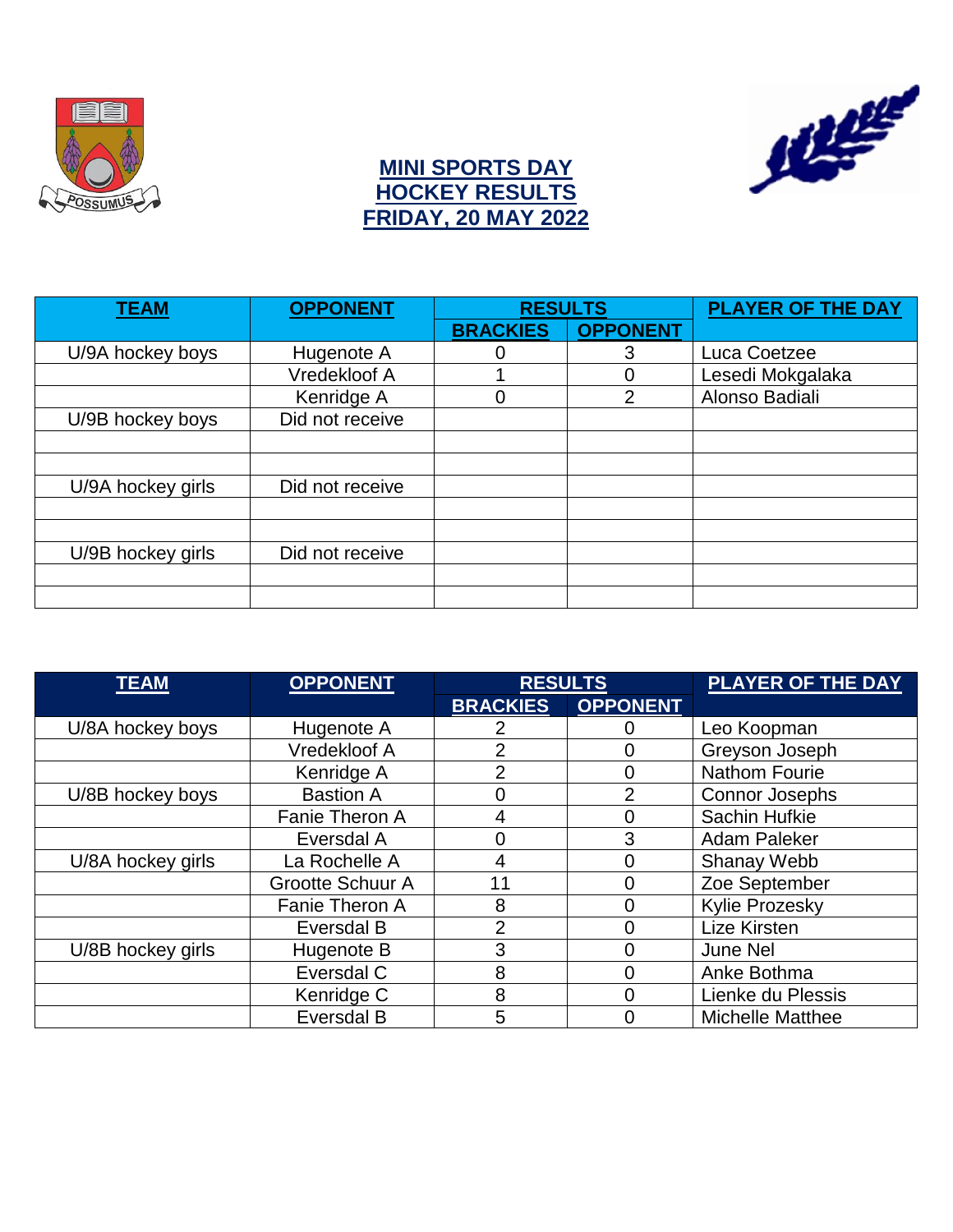### **MINI SPORTS DAY HOCKEY RESULTS FRIDAY, 20 MAY 2022**

| <b>TEAM</b>       | <b>OPPONENT</b>  | <b>RESULTS</b>  |                 | <b>PLAYER OF THE DAY</b> |  |
|-------------------|------------------|-----------------|-----------------|--------------------------|--|
|                   |                  | <b>BRACKIES</b> | <b>OPPONENT</b> |                          |  |
| U/7A hockey boys  | Hugenote A       |                 |                 |                          |  |
|                   | Kenridge A       | 0               | 2               | <b>Michael Barraball</b> |  |
|                   | Eversdal A       | $\overline{2}$  | $\overline{2}$  |                          |  |
| U/7B hockey boys  | <b>Bastion B</b> | 0               | 3               |                          |  |
|                   | Eversdal B       | 0               | 3               | Christiaan Immelman      |  |
|                   | Kenridge B       |                 | $\overline{2}$  |                          |  |
| U/7C hockey boys  | Hugentoe C       | 0               | 3               | Shaun Eduttukaran        |  |
|                   | <b>Bastion B</b> | 3               | $\overline{0}$  |                          |  |
|                   | Vredekloof A     | 0               |                 |                          |  |
| U/7A hockey girls | Did not receive  |                 |                 |                          |  |
|                   |                  |                 |                 |                          |  |
|                   |                  |                 |                 |                          |  |
| U/7B hockey girls | Did not receive  |                 |                 |                          |  |
|                   |                  |                 |                 |                          |  |
|                   |                  |                 |                 |                          |  |

# **SATURDAY, 21 MAY 2022**

| <b>TEAM</b>  | <b>OPPONENT</b>         | <b>RESULTS</b>  |                 | <b>PLAYER OF THE DAY</b>         |  |
|--------------|-------------------------|-----------------|-----------------|----------------------------------|--|
|              |                         | <b>BRACKIES</b> | <b>OPPONENT</b> |                                  |  |
| U/7A netball | Gene Louw A             |                 |                 | Leane Haasbroek                  |  |
|              | La Rochelle A           | 5               | 3               |                                  |  |
|              | Vredekloof A            | 11              | 0               |                                  |  |
| U/7B netball | <b>Fanie Theron A</b>   | 7               | $\overline{2}$  | Luve Visser & Summer-Leigh James |  |
|              | Parow-Oos A             | 9               | $\overline{2}$  |                                  |  |
|              | <b>Grootte Schuur A</b> | 13              | $\Omega$        |                                  |  |
| u/7C netball | Eversdal B              | 0               | 6               | Mary-Anne van Wyngaardt          |  |
|              | Eversdal C              | 0               | 3               |                                  |  |
|              | Gene Louw C             |                 | 4               |                                  |  |
| U/8A netball | Paarl Girls A           | 5               | 2               | Zene Botha                       |  |
|              | Table View A            | 6               | $\Omega$        |                                  |  |
|              | Eversdal A              | 2               | $\overline{2}$  |                                  |  |
| U/8B netball | <b>Paarl Girls B</b>    | 3               | 3               | Phawulothando Skenjana           |  |
|              | Eversdal B              | 3               | 0               |                                  |  |
|              | <b>Bastion B</b>        | 0               |                 |                                  |  |
| U/8C netball | Kenridge                |                 |                 | Karla Hannekom                   |  |
|              | Eversdal                |                 | $\overline{2}$  |                                  |  |
|              | Gene Louw               |                 | $\Omega$        |                                  |  |